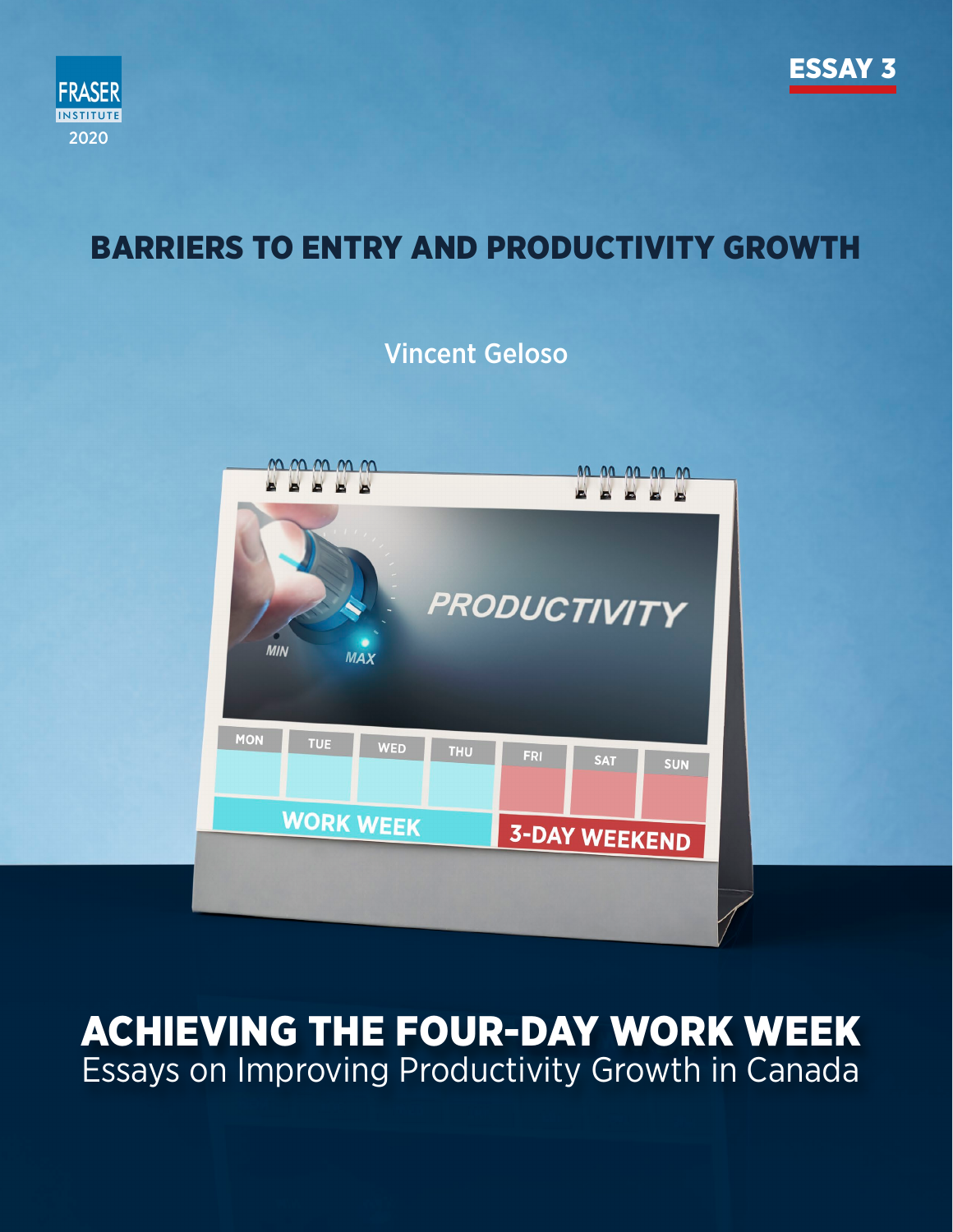### Chapter 3

## **Barriers to Entry and Productivity Growth**

#### *By Vincent Geloso*

If one seeks to improve living standards, there is no way around it: one must seek policies that improve productivity. Faster productivity growth means faster economic growth because productivity growth liberates resources, time, and labour for other purposes. The unparalleled increase in living standards since the start of the industrial revolution came from continuous efforts to more productively employ and combine available resources. There is, however, a paradox. While no one disputes that increasing productivity is the way to improve living standards, no one is able to predict *where* (i.e., in which economic sector) productivity will rise. Productivity growth often comes from unexpected sources as a result of entrepreneurs tinkering with existing ideas or exploring new ideas about how to produce. Knowing which entrepreneur will succeed is not easy (likely impossible) to predict beforehand.

#### **Why free entry matters**

As such, one of the key conditions for insuring productivity growth is freedom for entrepreneurs to try new and different methods of production or delivery. If there are no legal barriers to entry, economic growth will be faster for two reasons. The first is that entrepreneurship will be greater (Bennett, 2020; Hall, Lacombe, and Pokharel, 2016). This alone is important for economic growth as some studies conclude that one-third to onehalf of the cross-national differences in growth rates is explained by differences in entrepreneurship rates (Sobel, Clark, and Lee, 2007; Carree and Thurik, 2010). The second reason is that free entry creates an incentive to innovate (i.e., find new ways to increase productivity). Because there is free entry, incumbent firms must constantly be on their toes as new rivals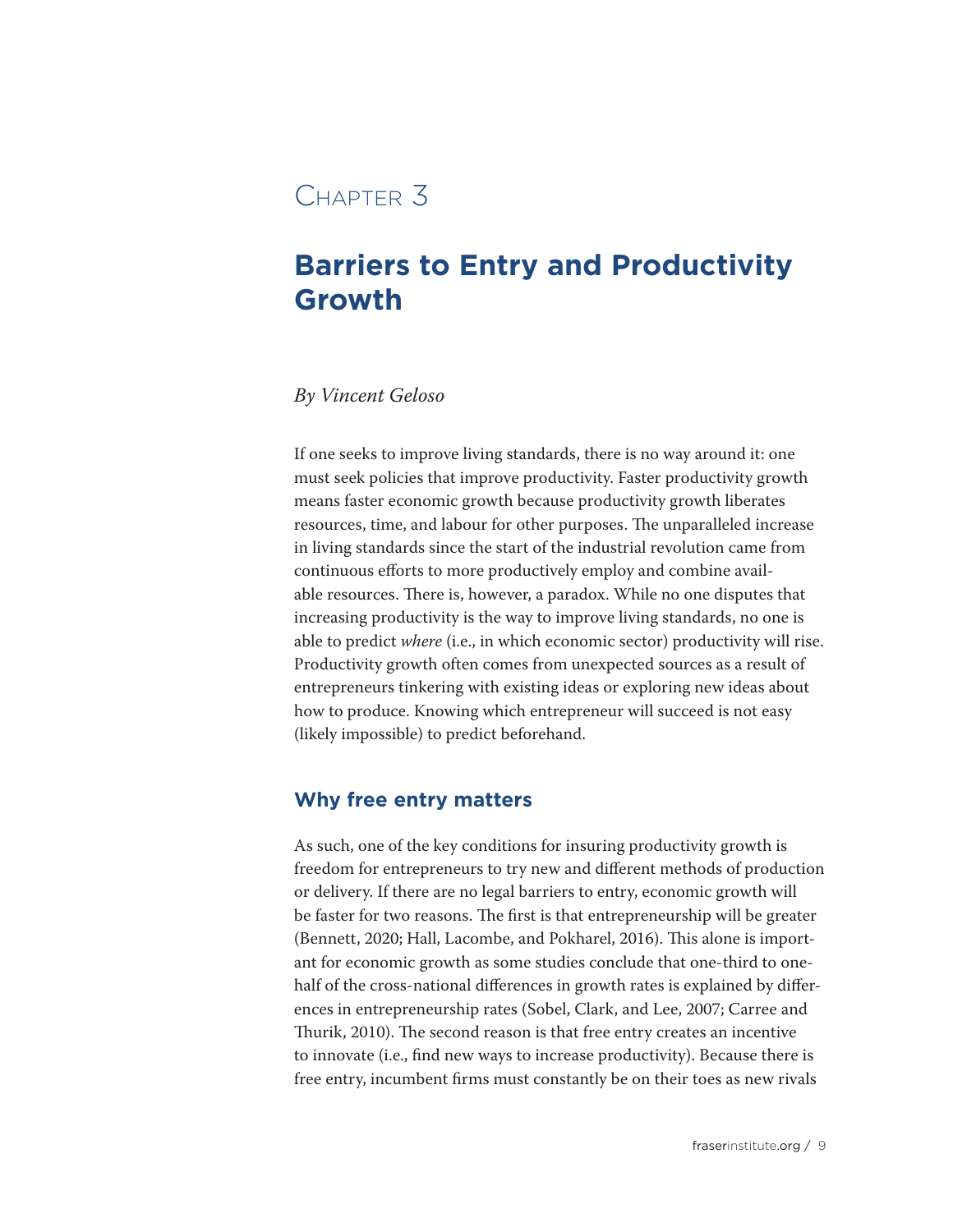may emerge both from within their industry and from outside through the invention of substitute goods. These incumbent firms include those that secured large market shares because of efficient practices (Demsetz, 1973). Free entry means that even firms that are alone in their markets cannot abuse consumers. If they do, say, by raising their margins between prices and costs, they invite entry within their industry, or they incite innovators to create substitutes. Free entry is thus associated with greater innovation, and historical evidence shows that this is true, even if incumbent firms have large market shares (Baumol, 2002).<sup>1</sup>

Unfortunately, governments across the world impose significant barriers to entry and Canada is no exception (Chowdhury, Audretsch, and Belitski, 2019). By barriers to entry, I refer to legal dispositions restricting, directly or indirectly, the ability of new firms to contest incumbent firms. Such dispositions take a great many forms: outright monopoly grants, expensive licensing requirements, restrictions on the nationality of investors, subsidies to established players, privileged access to government contracts, etc. All these dispositions are meant to serve a single purpose: protect incumbent firms from being contested by new firms (Gutiérrez and Philippon, 2019).

These barriers to entry hinder productivity growth for a very simply reason: firms feel no need to discipline themselves (Rouanet, 2020). This lack of competitive pressure limits the desire (the need, really) to try out new strategies or new methods for producing or delivering their good or service. What would be the point? The profits of incumbent firms are secured by the absence of rivalry or threat of rivalry. The result is that firms are less dynamic, which leads to slower productivity growth. Moreover, firms that are protected from competition actually expend considerable resources to make sure that the barriers are maintained. This means that resources are allocated to the protection of profits from competition by political means (Tollison, 1982; Krueger, 1974; Tullock, 1967). In essence, this politicization of economic activity allows incumbent firms to avoid failure, which is to their private benefit, but which comes at a high social cost: resources being used for non-productive ends, less innovation now and slower productivity growth later.

 $^{\rm 1}$  For the historical evidence, see Delorme, Frame, and Kamerschen, 1997; and DiLorenzo, 1985. For historical evidence specific to Canada, see Geloso, 2020; and Geloso, and Belzile, 2018.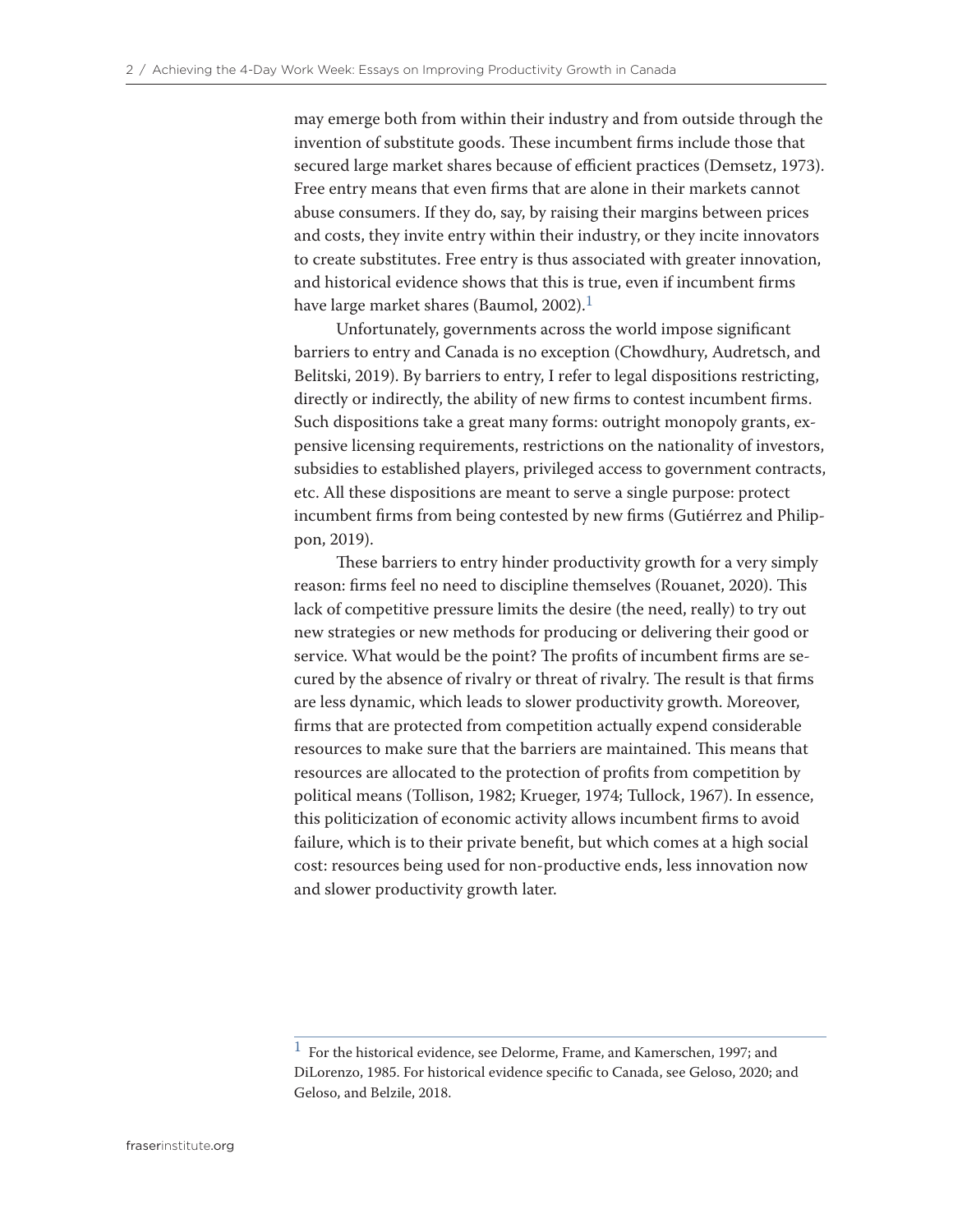#### **The economic cost of barriers to entry**

The empirical literature on economic freedom, economic growth, and entrepreneurship is pretty clear on this topic. Economic freedom is a good proxy variable for barriers to entry because it captures some of the regulations that restrict entry, as well as subsidies and tariffs that protect incumbent firms. A 2014 survey of all the scientific articles using economic freedom as a determinant of socio-economic outcomes such as productivity growth and economic growth suggests a broadly positive association: greater economic freedom yields faster economic growth (Hall and Lawson, 2014; see also Lawson and Murphy, 2018). By virtue of approximation, this is akin to saying that fewer barriers to entry (i.e., higher economic freedom) leads to faster productivity growth (i.e., faster economic growth). The literature on economic freedom also finds a positive association of that variable with entrepreneurial activity (Sobel, Clark, and Lee, 2007). This is to be expected as barriers to entry are meant to reduce the rate of business creation all else being equal. However, as entrepreneurial activity is also tied positively to economic growth, the empirical literature on economic freedom confirms that barriers to entry reduce growth (Wiseman and Young, 2013). In other words, barriers to entry prevent entrepreneurial efforts at developing innovations that, in turn, speed up productivity growth.2

Measures of barriers to entry that are less comprehensive but more targeted than economic freedom point in the same direction. For example, the OECD produces an index of product market regulation which is meant to capture the intensity of regulatory barriers in numerous industries (Conway, Janod, and Nicoletti, 2005; Koske, Wanner, Bitetti, and Barbiero, 2015). Essentially, that index measures how many regulatory hurdles a new firm has to clear before entering the market. This index has been found to have a negative relationship to productivity growth—especially when the regulations affect key inputs that are used by multiple other industries (Bourlès et al., 2013). Another OECD index, which measures the regulatory restrictiveness against foreign investments, also points in the same direction. By limiting the ability of foreign firms to enter local markets, the more restrictive regulations against foreign investors reduce productivity growth substantially (Basu, Chakraborty, and Reagle, 2003; Golub, 2009).

 $^2\,$  See also Russell Sobel's "Enhancing Productivity Growth through Encouraging Entrepreneurship" in the present volume. Sobel provides a rich literature review of the connections between entrepreneurship and productivity growth.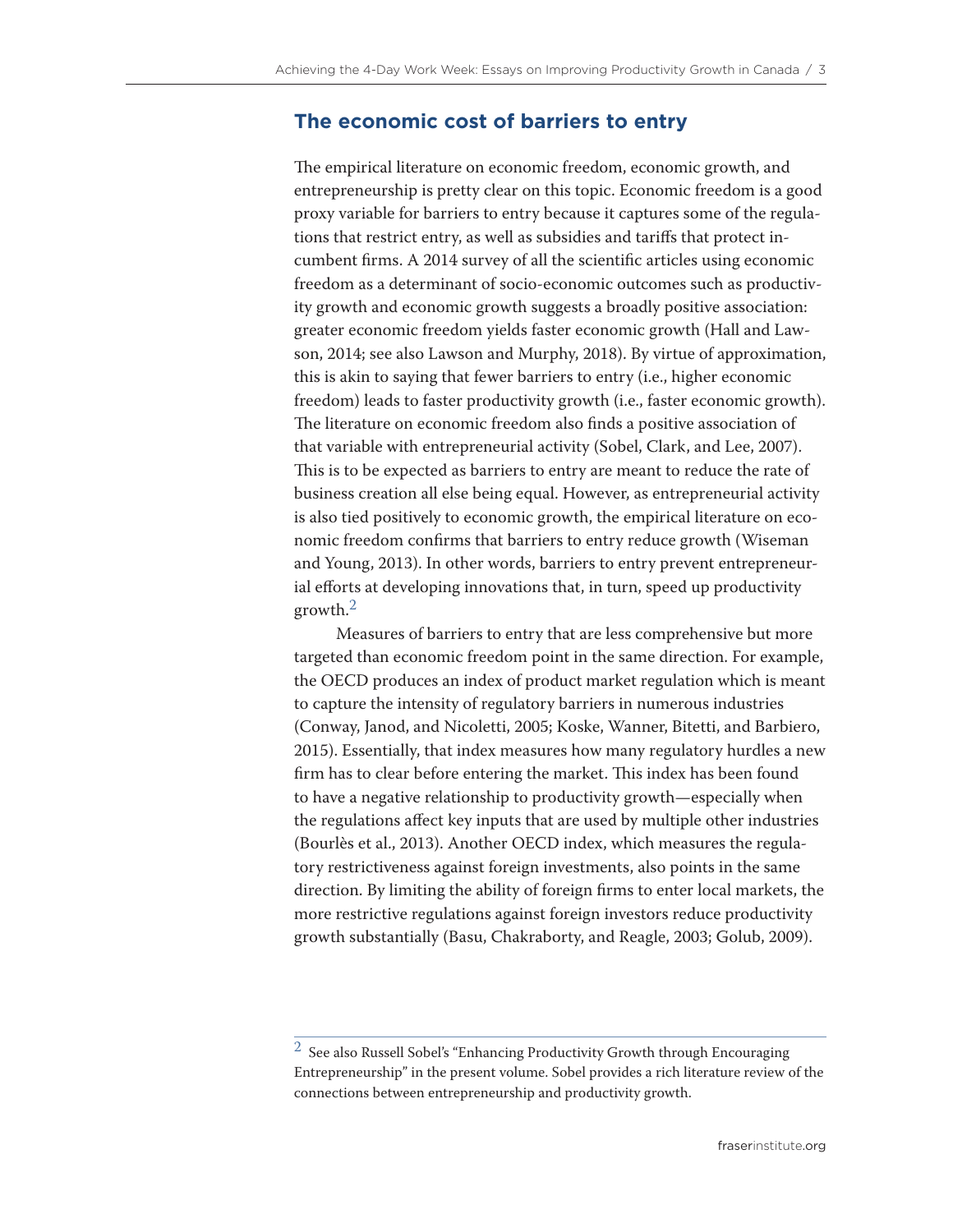#### **How substantial are the barriers to entry that Canada imposes?**

Canada could stand to benefit considerably by removing entry barriers. The OECD's Product Market Regulation index ranks Canada the third most regulated economy out of 36 economies in the OECD in 2018 (OECD, 2020a). For its part, the FDI restrictiveness index shows Canada in roughly the same position as one of the worst offenders in terms of erecting barriers to entry: Canada has the fourth highest level of restrictions out of 37 countries in 2019 (OECD, 2020b).

However, as pointed out above, these OECD measures are only indirect measures of barriers to entry. Economic freedom, for its part, only captures some of the barriers to entry. Numerous other types of barriers to entry are not easily measurable for standardized international comparisons. In order to circumvent these limitations, we calculate the share of the economy protected from competition from the most restrictive regulations. This produces a Canadian-specific measure of the extent of protection against competition granted to Canadian firms which, in turn, allows us to get an idea of the gains to be had from removing such barriers.

The three most important barriers to entry erected by governments in Canada are a) those against foreign businesses; b) state-owned monopolies and; c) explicit regulations limiting competition. Examples of restrictions against foreign firms can be seen in the air transportation and telecommunications industries. The Canada Transportation Act restricts foreign ownership in Canadian airlines while also prohibiting non-Canadian carriers from providing services between Canadian cities. Telecommunications firms with more than 10 percent market share cannot have more than 20 percent of the voting shares owned by non-Canadians. Examples of state-owned monopolies include alcohol retail, domestic mail, and urban transit, while examples of other protections include dairy farming quotas, intercity busing (where licenses come with monopoly rights over certain routes in some provinces), taxis, and limousines. In table 1, the first three rows show the lower-bound estimate of the protection afforded to Canadian firms: some 22.1 percent of the economy is protected to a substantial degree from competition (Geloso, 2019).

This estimate is a conservative. Some other important restrictions against competition, such as occupational licensing, are harder to measure but are nonetheless relevant. Table 1's second-to-last row includes the few other industries that lend themselves to inclusion without any methodological problems (such as double-counting them under the labels of other categories such as state-owned monopolies). This brings the total share of the economy protected from competition up to 30.6 percent. And this is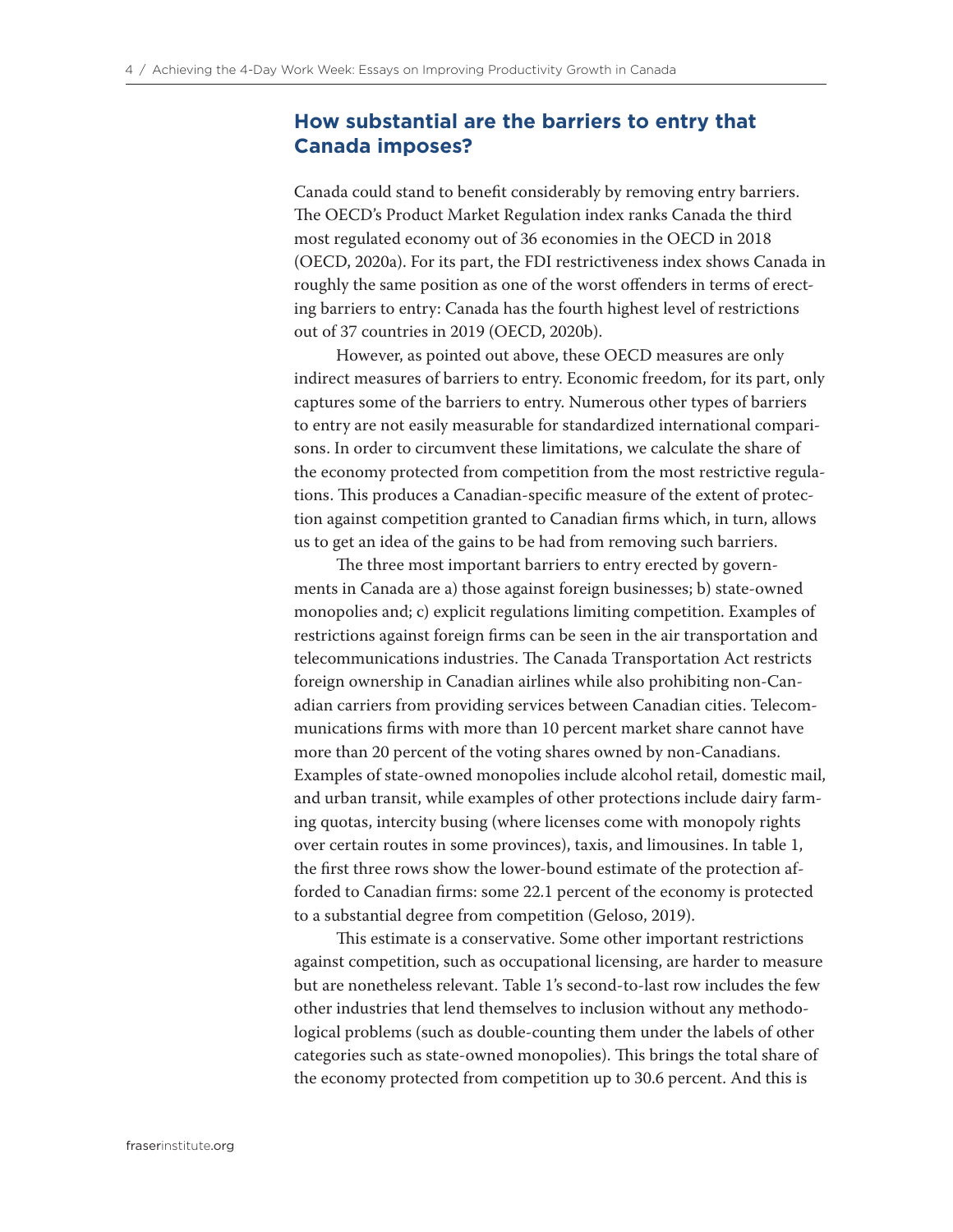|                                                                                                                  | <b>Share of the</b><br>economy protected |
|------------------------------------------------------------------------------------------------------------------|------------------------------------------|
| a) Restrictions against foreign firms                                                                            | 19.90%                                   |
| b) State-owned monopolies (not included in previous row)                                                         | 1.60%                                    |
| c) Explicit protections (not included in previous rows)                                                          | 0.75%                                    |
| d) Total                                                                                                         | 22.10%                                   |
| e) Total + Harder to measure protections (conservative assessment)                                               | 30.60%                                   |
| f) Total + Harder to measure protections (conservative assessment,<br>removing the health and education sectors) | 35.10%                                   |

#### **Table 1: Share of the Economy Heavily Protected from Competition**

#### Source: Geloso, 2019.

Note: State-owned monopolies in row b) may appear too small. This is because some state-owned monopolies, such as in the energy sector, are already included in row a) through restrictions against foreign times. As such, we cannot count them twice. However, this does mean that these state-owned monopolies benefit from even greater barriers to entry – not only are they protected from domestic competition; they are also protected from foreign competitors.

> still too conservative as we must bear in mind that it is difficult to arrive at reliable estimates of the share of the health care and education markets (where governments are heavily involved) that are protected from competition.<sup>3</sup> Because actual and potential competition in these latter two sectors cannot be easily measured, we recalculate the share of protections for the economy minus these two sectors. This creates a conservative estimate of 35.1 percent of the economy being protected from competition to some high degree.

Essentially, these numbers indicate that *more* than 1 in 3 dollars of economic output are shielded from competition. For more than one third of the economy, the incentives to more productively employ and combine resources, to innovate, and to develop new ideas are suppressed. This is a

 $^3\,$  Properly identifying the portions of the health sector (e.g., ophthalmology and cosmetic care) and education sector (e.g., tutoring, private schools, private technical colleges, and home schooling) where competition is present is a challenge for researchers. Certainly, these are two sectors where important gains in productivity could be achieved. Under the extremely conservative assumption that two-thirds of those sectors are protected from competition, they bring the total of the economy shielded from competition up to 43 percent.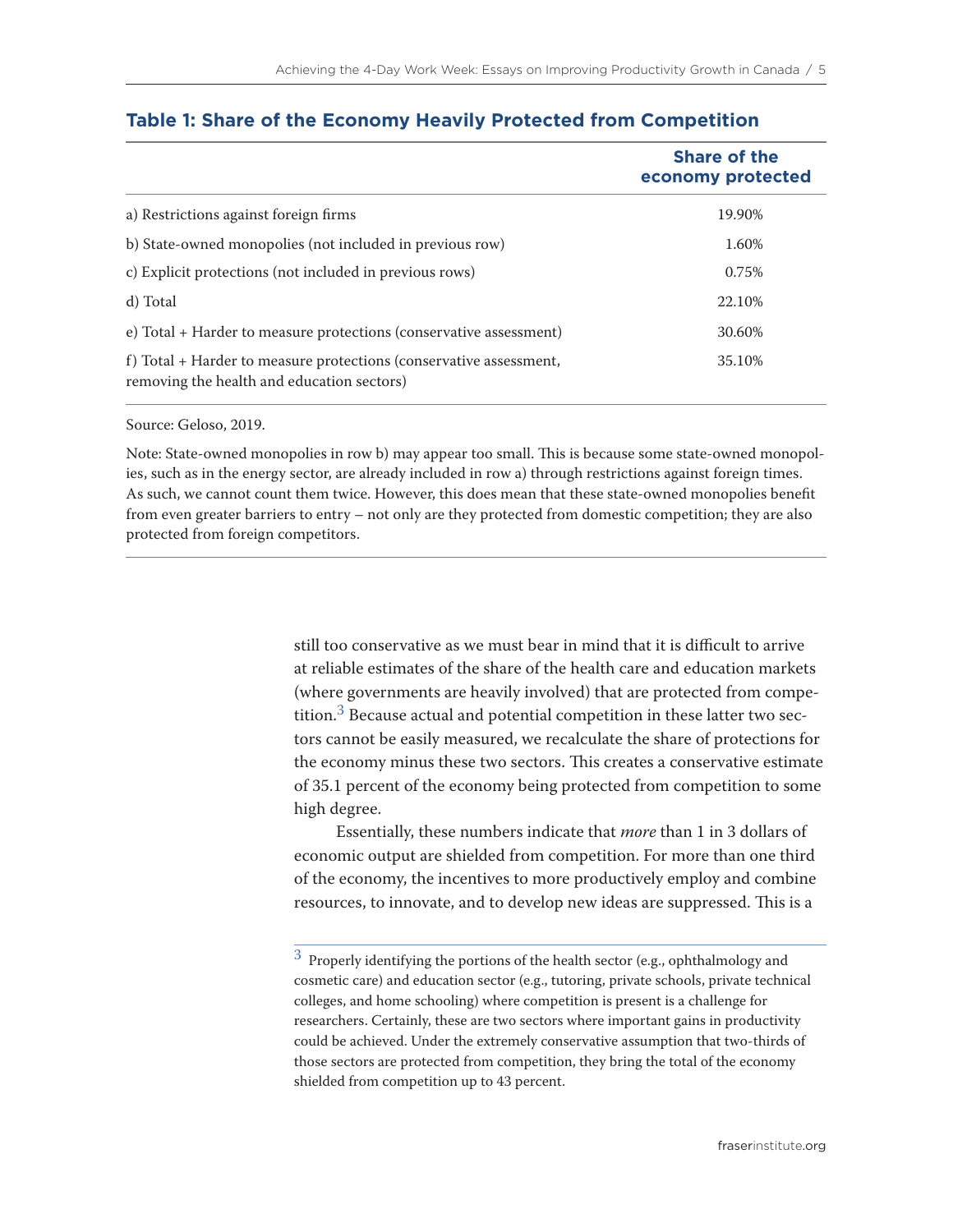considerable hindrance to Canada's ability to sustain high levels of productivity growth. It is thus unsurprising that the nation's productivity growth has been quite tepid in the last decades and well below what is observed elsewhere (Gu and Willox, 2018).

### **Conclusion**

If we care about the living standards of Canadians, not only materially but across wider dimensions, we need to care about productivity growth. The latter, however, cannot be directed, planned, or predicted. It emerges as the result of a discovery process by entrepreneurs (Kirzner, 1973; Easterly, 2014). For this to happen, needless barriers in the way of their efforts ought to be removed—especially if those barriers are meant to protect the profits of incumbent firms. Canada is a particularly egregious offender in this matter. This, fortunately, also means that Canada can make dramatic improvements by picking low-hanging fruit. Important accelerations in productivity growth can be secured simply by removing barriers to competition.

#### **References**

Basu, P., C. Chakraborty, and D. Reagle (2003). Liberalization, FDI, and Growth in Developing Countries: A Panel Cointegration Approach. *Economic Inquiry* 41, 3: 510-516.

Baumol, W.J. (2002). *The Free-Market Innovation Machine: Analyzing the Growth Miracle of Capitalism*. Princeton University Press.

Bennett, D.L. (2020). Local Institutional Heterogeneity and Firm Dynamism: Decomposing the Metropolitan Economic Freedom Index. *Small Business Economics*, 1-19.

Bourlès, R., G. Cette, J. Lopez, J. Mairesse, and G. Nicoletti (2013). Do Product Market Regulations in Upstream Sectors Curb Productivity Growth? Panel Data Evidence for OECD Countries. *Review of Economics and Statistics* 95, 5: 1750-1768.

Carree, M.A., and A. R. Thurik (2010). The Impact of Entrepreneurship on Economic Growth. In *Handbook of Entrepreneurship Research* (Springer): 557-594.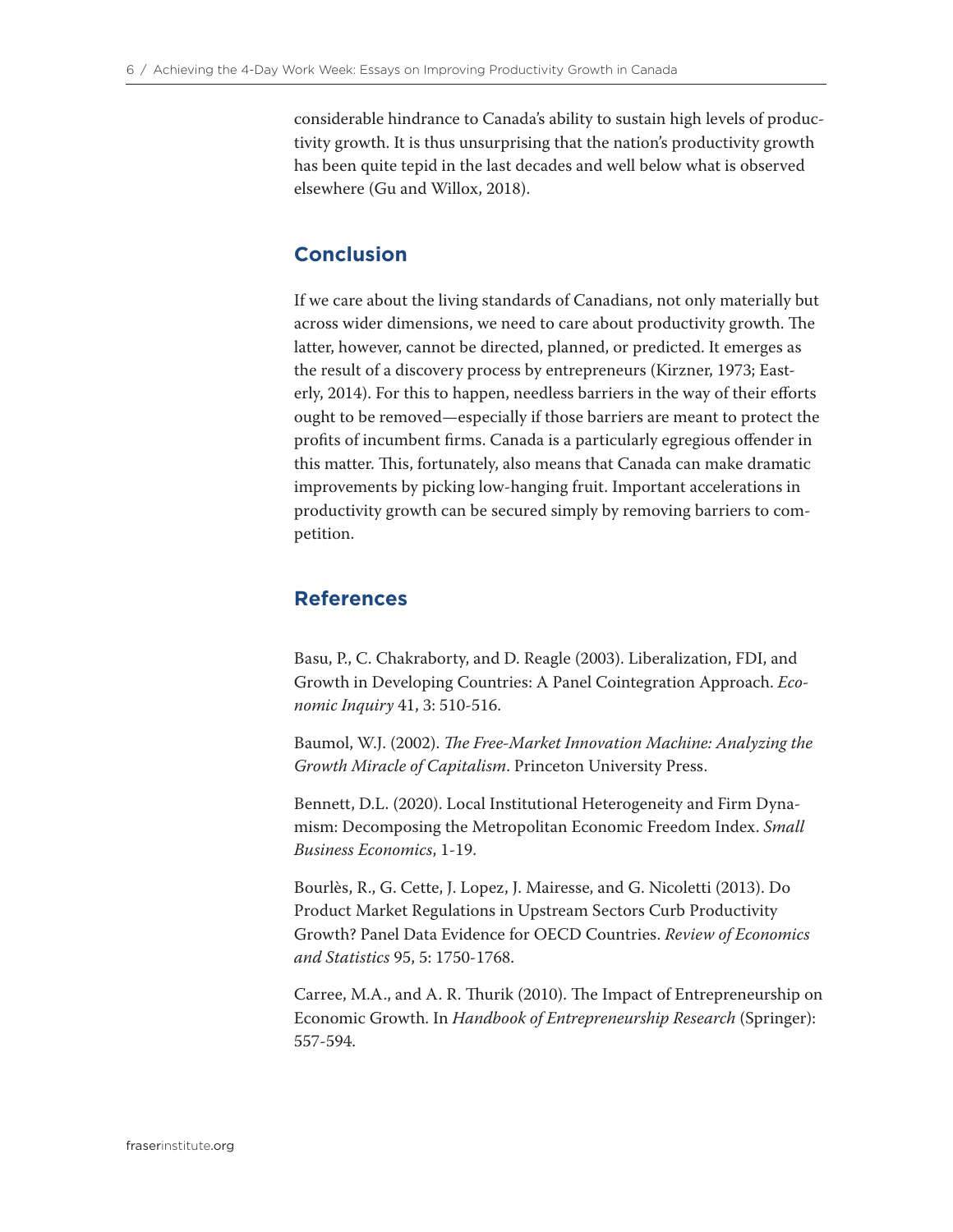Chowdhury, F., D.B. Audretsch, and M. Belitski, M. (2019). Institutions and Entrepreneurship Quality. *Entrepreneurship Theory and Practice* 43, 1: 51-81.

Conway, P., V. Janod, and G. Nicoletti (2005). *Product Market Regulation in OECD Countries: 1998 to 2003.* Economics Department Working Papers number 41. OECD Publishing.

Delorme, C., W.S. Frame, and D.R. Kamerschen (1997). Empirical Evidence on a Special-Interest-Group Perspective to Antitrust. *Public Choice* 92, 3-4: 317-335.

Demsetz, H. (1973). Industry Structure, Market Rivalry, and Public Policy. *Journal of Law and Economics* 16, 1: 1-9.

DiLorenzo, T.J. (1985). The Origins of Antitrust: An Interest-Group Perspective. *International Review of Law and Economics* 5, 1: 73-90.

Easterly, W. (2014). *The Tyranny of Experts: Economists, Dictators, and the Forgotten Rights of the Poor*. Basic Books.

Geloso, V. (2019). *Walled from Competition: Measuring Protected Industries in Canada.* Fraser Institute.

Geloso, V. (2020). Collusion and Combines in Canada, 1880–1890. *Scandinavian Economic History Review* 68, 1: 66-84.

Geloso, V., and G. Belzile (2018). Electricity in Quebec before Nationalization, 1919 to 1939. *Atlantic Economic Journal* 46, 1: 101-119.

Golub, S.S. (2009). Openness to Foreign Direct Investment in Services: An International Comparative Analysis. *World Economy* 32, 8: 1245-1268.

Gu, W., and M. Willox (2018). *Productivity Growth in Canada and the United States: Recent Trends and Determinants*. Centre for the Study of Living Standards.

Gutiérrez, G., and T. Philippon (2019). *The Failure of Free Entry.* NBER working paper number w26001. National Bureau of Economic Research.

Hall, J.C., and R.A. Lawson (2014). Economic Freedom of the World: An Accounting of the Literature. *Contemporary Economic Policy* 32, 1: 1-19.

Hall, J.C., D.J. Lacombe, and S.B. Pokharel (2016). Freedom and Entrepreneurship: A Spatial Econometric Approach. *Journal of Entrepreneurship and Public Policy* 5, 3: 404-411.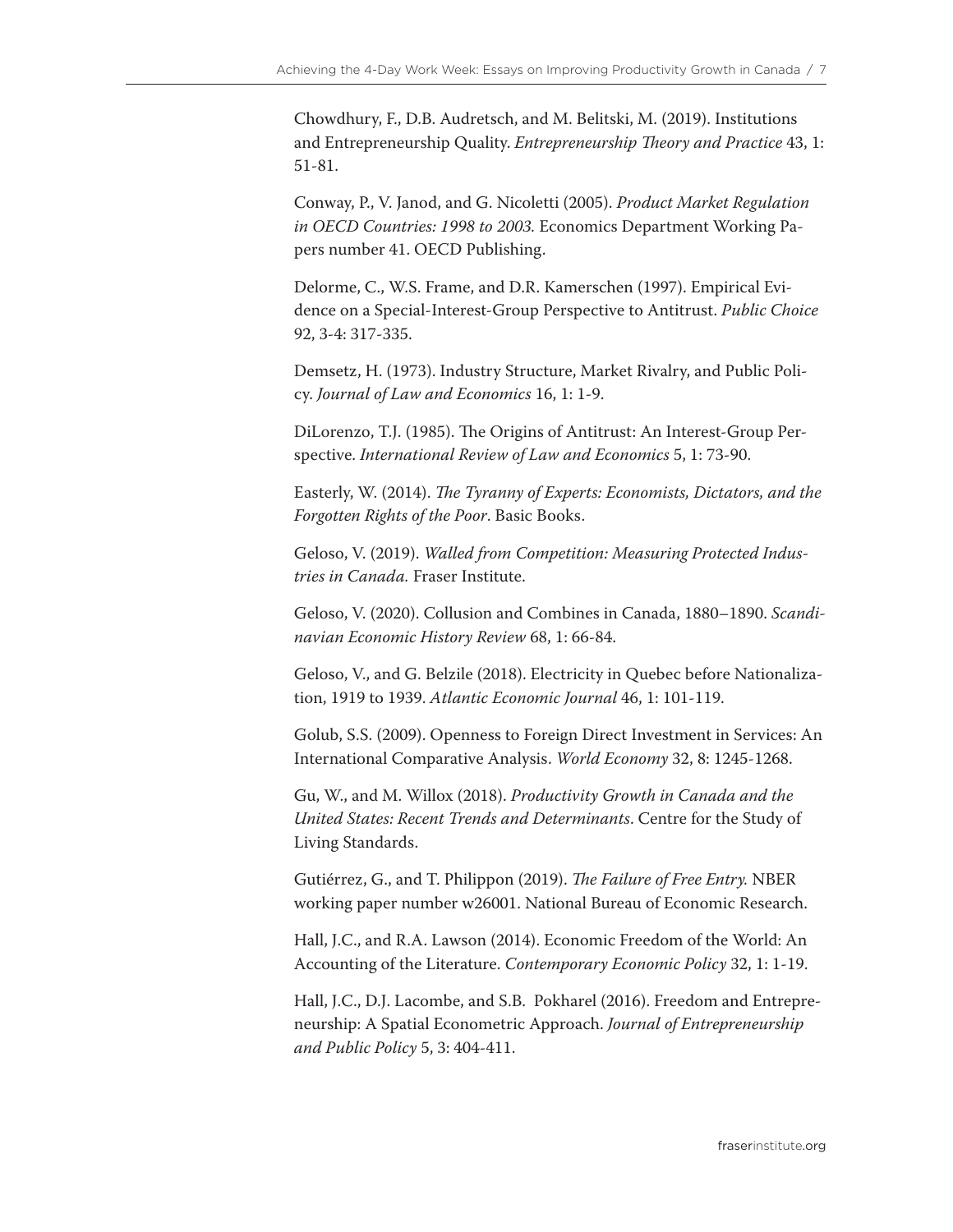Kirzner, I.M. (1973). *Competition and Entrepreneurship*. University of Chicago Press.

Koske, I., I. Wanner, R. Bitetti, and O. Barbiero (2015). *The 2013 Update of the OECD's Database on Product Market Regulation: Policy Insights for OECD and Non-OECD Countries.* Economics Department Working Papers number 1200. OECD Publishing.

Krueger, A.O. (1974). The Political Economy of the Rent-Seeking Society. *American Economic Review* 64, 3: 291-303.

Lawson, R., and R. Murphy (2018). Economic Freedom and Growth Specification Debate: A Retrospective. *Applied Economics Letters* 25, 15: 1038- 1040.

OECD (2020a). *Indicators of Product Market Regulation.* OECD Publishing. <[http://www.oecd.org/economy/reform/indicators-of-product-mar](http://www.oecd.org/economy/reform/indicators-of-product-market-regulation/)[ket-regulation/>](http://www.oecd.org/economy/reform/indicators-of-product-market-regulation/), as of August 10, 2020.

OECD (2020b). *OECD FDI Regulatory Restrictiveness Index.* OECD Stats. [<https://stats.oecd.org/Index.aspx?datasetcode=FDIINDEX#>](https://stats.oecd.org/Index.aspx?datasetcode=FDIINDEX), as of August 10, 2020.

Rouanet, L. (2020). Competition Is (Still) a Tough Weed: A Review Essay of Thomas Philippon's *The Great Reversal: How America Gave Up on Free Markets*. *Review of Austrian Economics* (June): 1-14.

Sobel, R.S., J.R. Clark, and D.R. Lee (2007). Freedom, Barriers to Entry, Entrepreneurship, and Economic Progress. *Review of Austrian Economics* 20, 4: 221-236.

Tollison, R.D. (1982). Rent Seeking: A Survey. *Kyklos* 35, 4: 575-602.

Tullock, G. (1967). The Welfare Costs of Tariffs, Monopolies, and Theft. *Economic Inquiry* 5, 3: 224-232.

Wiseman, T., and A.T. Young (2013). Economic Freedom, Entrepreneurship, and Income Levels: Some US State-Level Empirics. *American Journal of Entrepreneurship* 6, 1: 104-125.